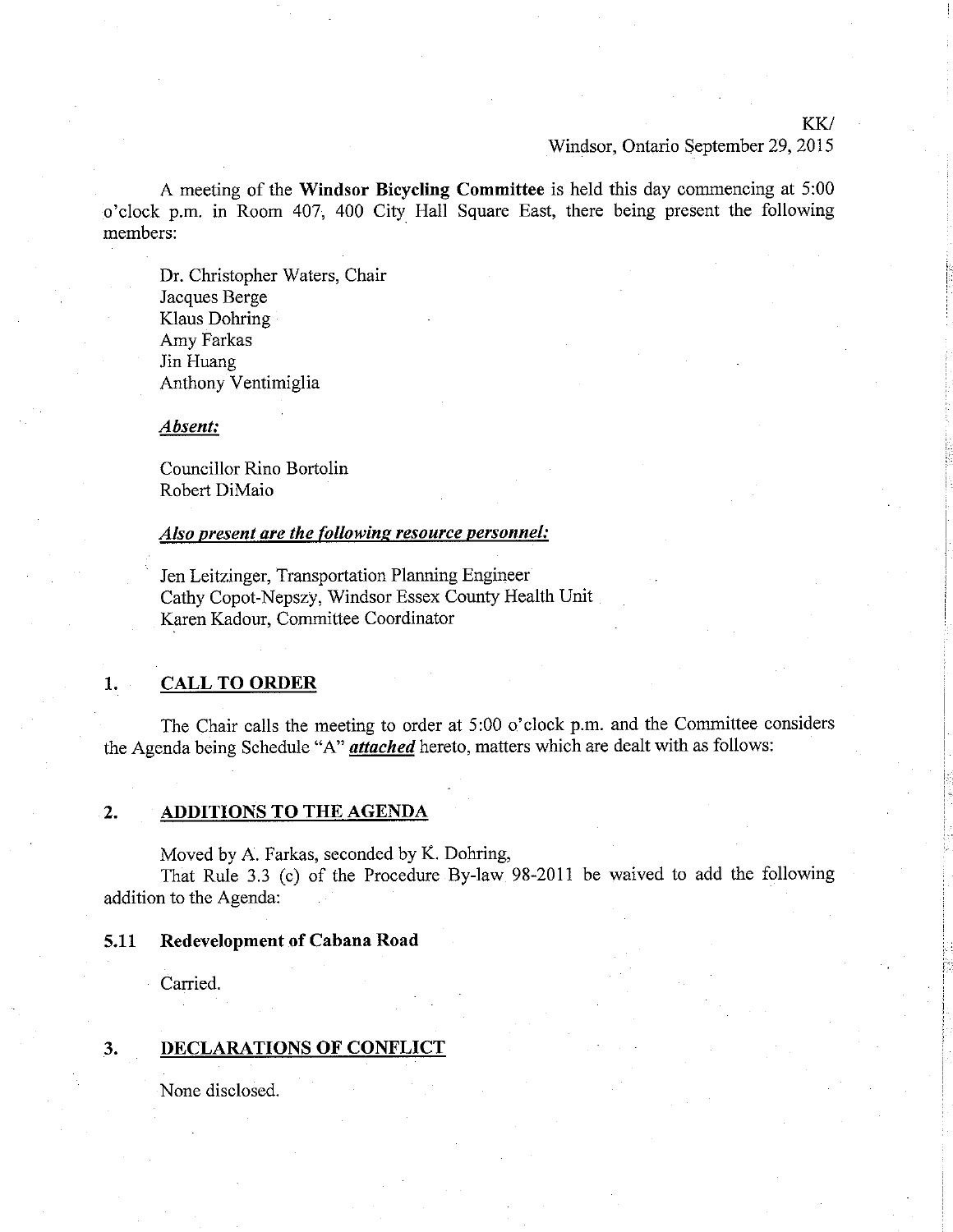#### 4. MINUTES

Moved by A. Ventimiglia, seconded by A. Farkas,

That the minutes of the Windsor Bicycling Committee of its meeting held August 12, 2015 BE ADOPTED as presented.

Carried.

#### 5. BUSINESS ITEMS

### 5.1 Chair's Report

The Chair reports he recently contacted Windsor Police Services, the Supervisor of Licensing and a member of Bike Friendly Windsor Essex regarding bike thefts in Windsor. He indicates he contacted the City Clerk to request stepping up enforcement on pawn shops and salvage yards.

# 5.11 Cabana Road Redevelopment

The Chair expresses disappointment in the recent announcement by the City of Windsor to put a hold on the Cabana Road redevelopment project.

An e-mail from the Chair dated September 29, 2015 entitled "Cabana Bike Lanes" is distributed, *attached* as Appendix "A".

J. Leitzinger refers to Council Resolutions CR209/2014 and CR92/2015 which approved the Cabana Road Cycling Facilities and includes dedicated funding in the amount of \$4.8 M. It is still very premature to indicate that this original plan is not going to occur. These Council<br>Resolutions are still valid and no new resolutions exist for Cabana Rd. The 2016 budget Resolutions are still valid and no new resolutions exist for Cabana Rd. deliberations are tentatively scheduled for December 7, and there is no funding in the 5-year capital for adding lanes to Cabana Rd. Many of the intersections that have not been reconstructed to the preferred design in the Cabana Rd. are experiencing peak volumes and widening is required as per the Cabana/Division Rd. Environmental Assessment (EA). She states the required as per the Cabana/Division Rd. Environmental Assessment (EA). preferred design in this EA includes a 4-lane cross-section, cycling facilities (bike lanes), sidewalks and curb and gutter.

Moved by A. Farkas, seconded by J. Berge,

WHEREAS following extensive public and expert consultation, a comprehensive plan for improving cycling facilities on Cabana Road has been developed and approved by Council Resolution 209/2014 and Council Resolution 92/2015; and

WHEREAS this plan has the potential to protect vulnerable cyclists and pedestrians and increase the use of active transportation along this busy transportation corridor, as well as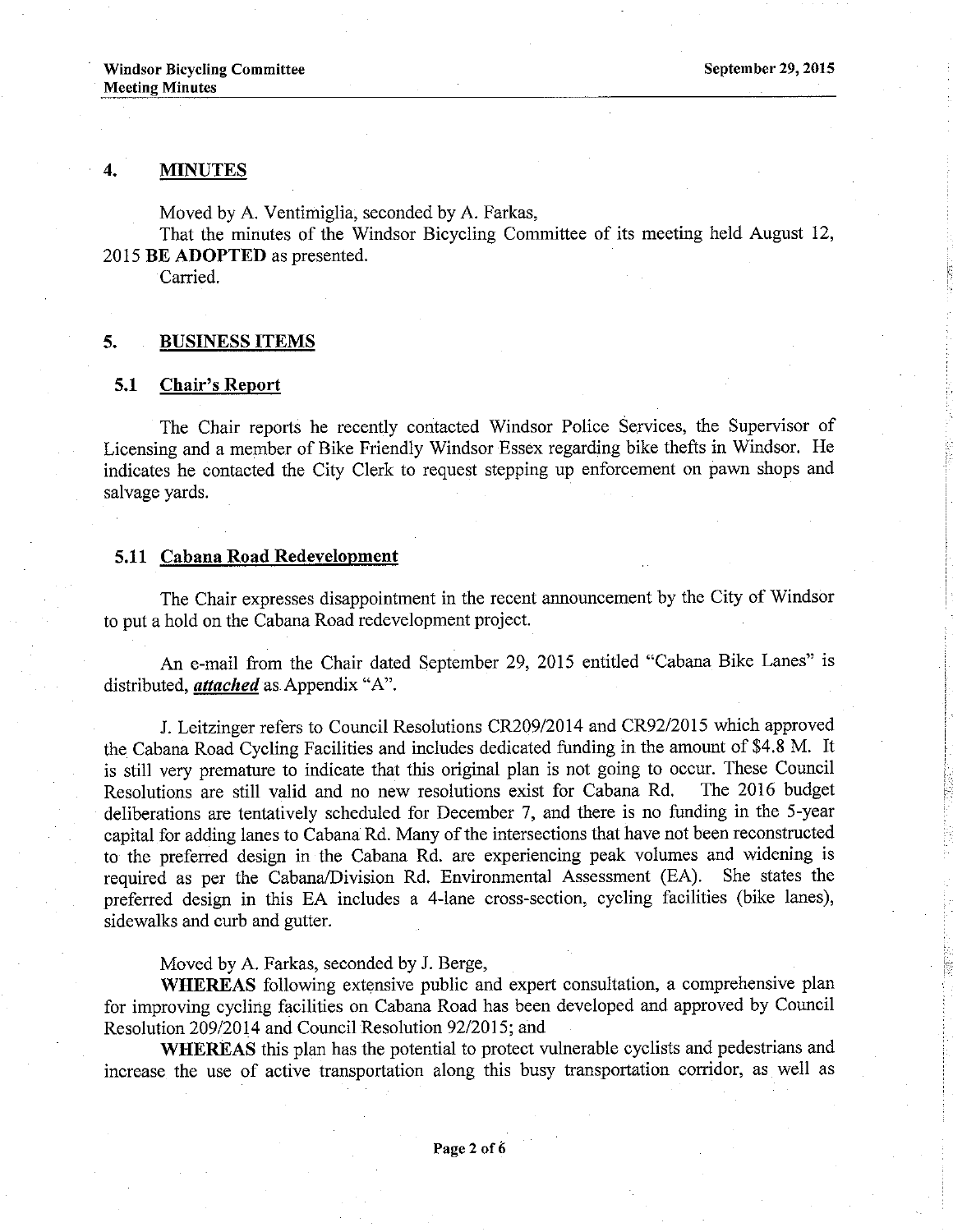contribute to the closing of the Windsor Loop as contemplated by the Bicycle Use Master Plan; and

WHEREAS Cabana Road is a particularly dangerous street for cycling in its current form; and

WHEREAS increasing active transportation produces better health outcomes in residents, preventively decreasing the need for visits to hospitals and other medical facilities; and WHEREAS active transportation facilities reduce vehicular traffic

THEREFORE BE IT RESOLVED that the Windsor Bicycling Committee urges City

Council to reverse plans to delay or reconsider the construction of Active Transportation facilities on Cabana Road and indeed that the project begin as soon as possible.

Carried.

# 5,2 Safetv Devices. Public Service Announcements (PSA)

A document that illustrates samples of safety devices including reflective vests, bike lights and bike bells is distributed and *attached* as Appendix "B".

The Chair advises he contacted AM800 regarding PSA announcements and was quoted a price of 37 spots for \$2,000.

A. Farkas suggests some of the ads could address the recent legislation relating to the one metre rule.

Moved by A. Ventimiglia, seconded by A. Farkas,

That APPROVAL BE GIVEN to an expenditure for 50% of the surplus WBC Operating Budget for the purchase of bicycle safety devices and the remaining 50% for the purchase of Public Service Announcements from 4M800 Radio

Carried.

# 5.3 Cyclist/Pedestrian Collision Areas

J. Leitzinger reports information relating to the cyclist/pedestrian collision areas is not available for public consumption. She indicates that a technical review is possible if a specific request pertaining to the cyclist collisions is made.

K. Dohring volunteers to visit the "hot spots" where coliisions have occurred. He requests information be provided relating to the location, types of accidents that have transpired in the past, and the number of ineidents that occurred on a particular site.

Moved by J. Berge, seconded by J. Huang,

That Administration BE REQUESTED to provide a report outlining the five top collision areas in the City of Windsor and to provide mitigating factors, i.e. how to prevent accidents from reoccurring and further, that Administration BE REQUESTED to review bike signage and road markings at the locations that have been identified.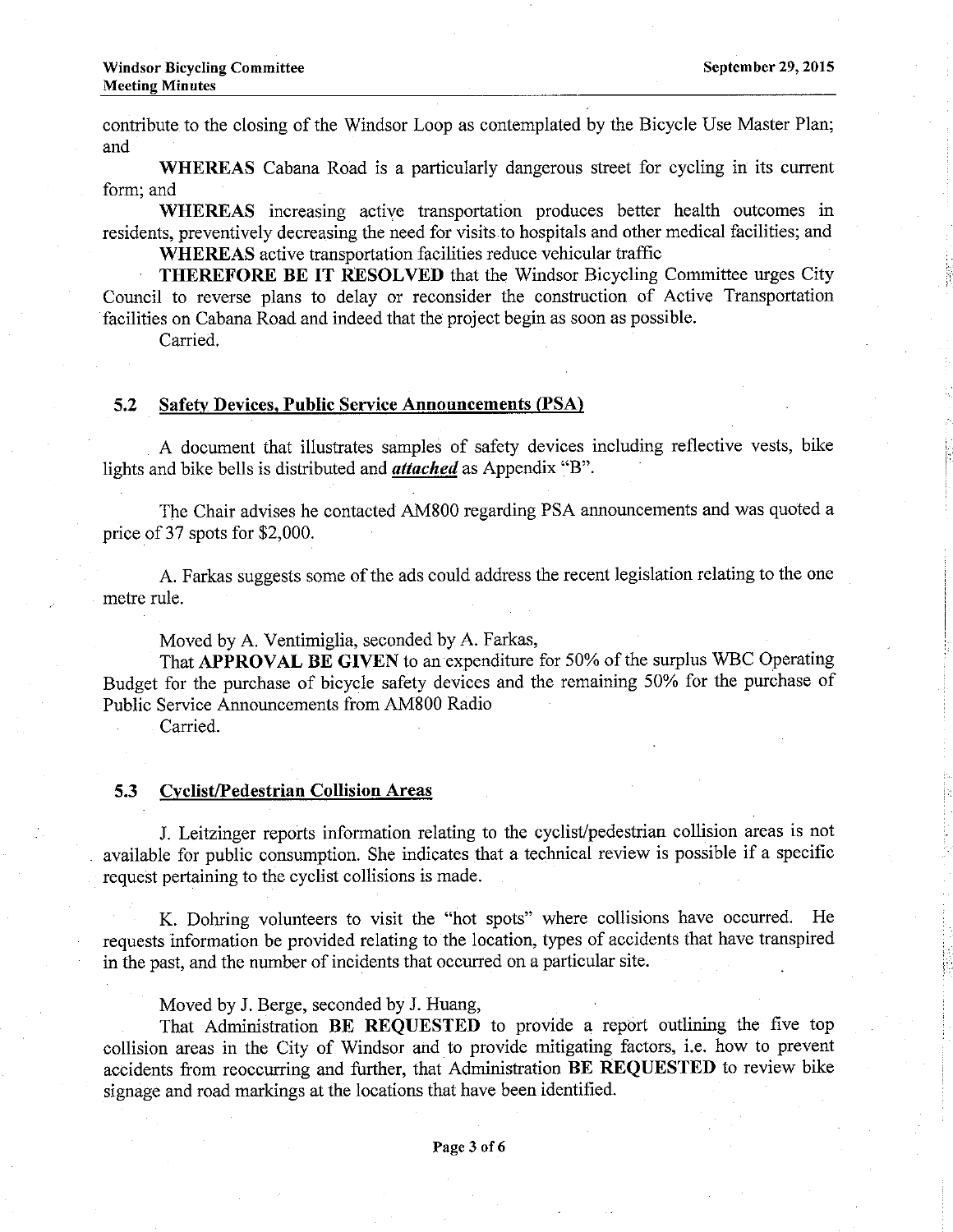Carried.

## 5.4 Bike Infrastructure on the New Bridge

C. Copot-Nepszy notes a meeting will be held with several stakeholders including ERCA, administration from the City, Port Authority regarding connectivity on the new bridge.

## 5.5 Ministry of Transportation (MTO) Cycling Training Fund 2015 & 2016

J. Leitzinger advises the City of Windsor has submitted an application for the Cycling Curriculum and/or Public Education grant (Appendix B of the application). Appendix A focuses on Cycling Skills and/or Training. A maximum of \$25,000 is available for the Cycling Curriculum and Public Education portion of the grant.

# 5.6 Cycling Street Markings

A. Farkas states the active transportation including the prominent street markings in Traverse City is excellent.

J. Leitzinger indicates in terms of the pavement markings (cold plastic pavement markings manufactured by 3M) in Traverse City, these were recently installed and oftentimes, these markings are removed by the street ploughs during the winter season. In addition these types of markings are costly and there is currently no budget increase. She states that the City utilizes Ontario Traffic Manual (OTM) Book 18 Cycling Facilities, which is an Ontario standard for cycling related information, including pavement markings. She also indicates that painted arrows are optional and therefore not mandatory in bike lanes. As per the OTM Book 18, "an optional directional arrow may also be used where the direction of travel is not clear or additional guidance is required. For example, the arrow may be used on contraflow bike lines or at intersections where cyclists will take different trajectories at or on the approach to an intersection depending on the tuming movement they are making."

# Moved by A. Farkas, seconded by K. Dohring,

Whereas there have been developments in best practices, techniques and materials in terms of cycling pavement markings (samples of which are attached), the Windsor Bicycling Committee recommends that Administration BE REQUESTED to provide a report regarding how the City of Windsor might improve its cycling and pedestrian pavement markings in terms of durability and clarity, and further, that particular consideration be given to use directional arrows on bicycle lanes to encourage riding in the direction of traffic.

Carried.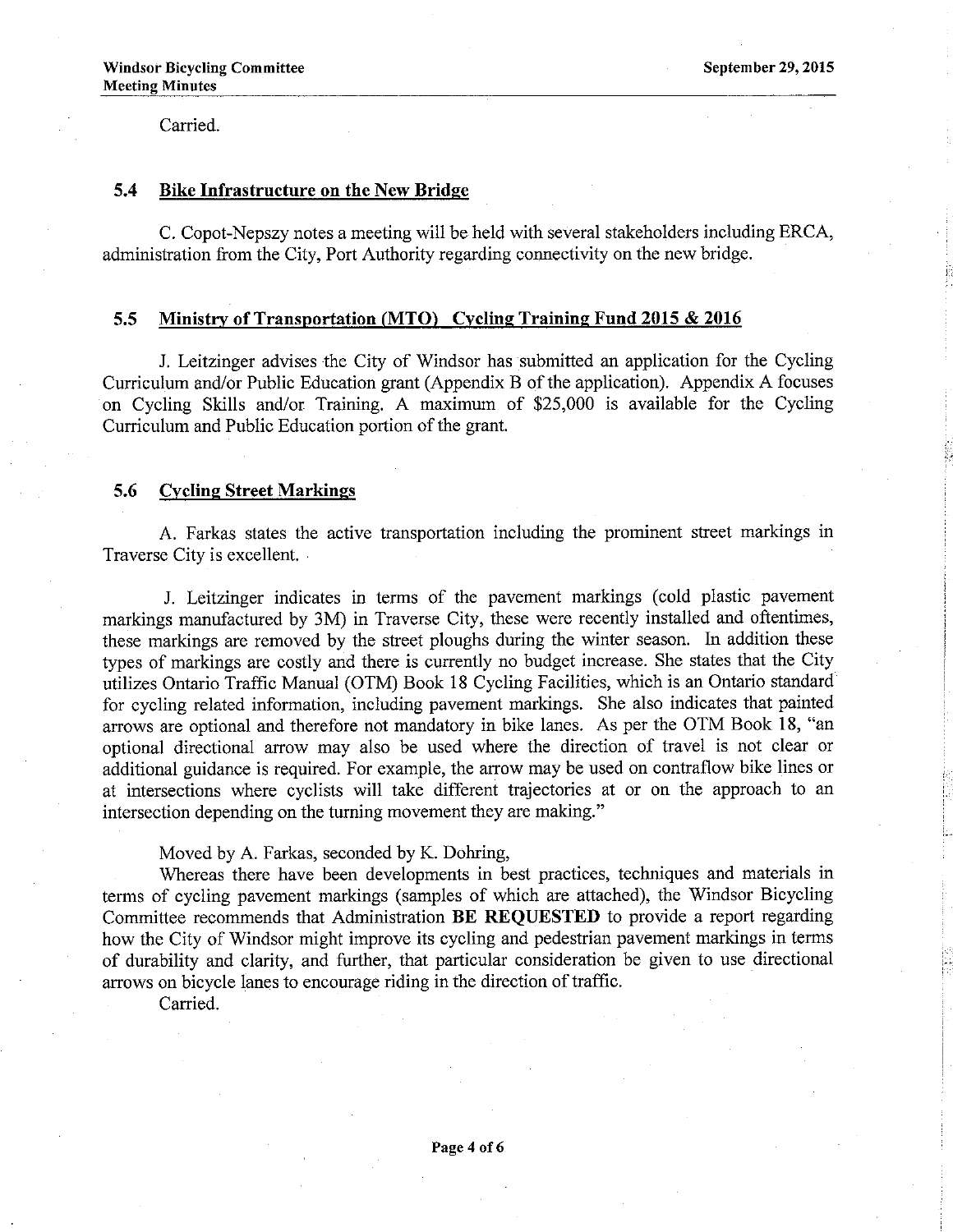# 5.7 Enforcement

The Chair advises Constable Brad Rivett repofied 14 wamings were issued for several different offences including cyclists during the Bike Safety Enforcement Week held in June 2015.

Moved by A. Ventimiglia, seconded by J. Huang,

WHEREAS enforcement is a widely recognized part of improving cycling safety; and

WHEREAS the Windsor Police Services has carried out bicycling safety enforcement campaigns in the past, most recently, during the summer of 2015, and these campaigns have been an important way to improve awareness of safe cycling; and

WHEREAS the Province of Ontario recently passed legislation which requires motorists to pass cyclists at a one-metre distance;

THEREFORE BE IT RESOLVED that City Council BE REQUESTED to recommend to the Windsor Police Services that consideration be given to a comprehensive cycling enforcement strategy drawing on best practices from other jurisdictions and further, that this strategy include education through enforcement, the need to tackle unsafe motoring as well as improper cycling, the expanded use of officers on bicycles, improved training for officers on bicycles and further attention to the issue of stolen bicycles.

Carried.

#### 5.8 Bike Racks

The Chair remarks the new bicycle facilities on Devonshire Road are exceptional.

J. Leitzinger notes the Planning and Building Services Department will review the status of bike parking at the following locations and will report back:

- $\bullet$  300 Tecumseh Rd. E
- . 1643 Tecumseh Rd. E (Goodwill and Maxim Medical)
- o 437I Walker Rd. Real Canadian Superstore

#### 5.9 2016 WBC Operating Budget

The Chair intends to request Council provide the same 2015 Operating Budgef (\$4,300) for 2016. The Committee encourages the Chair to request additional funds in the 2016 budget in light of the need for a comprehensive outreach strategy and, the expanded mandate of the Committee to include all forms of active transportation.

C. Copot-Nepszy suggests a comprehensive outreach strategy be developed to include key messages each year. K. Dohring notes pedestrians are now being included in the 'WBC's outreach.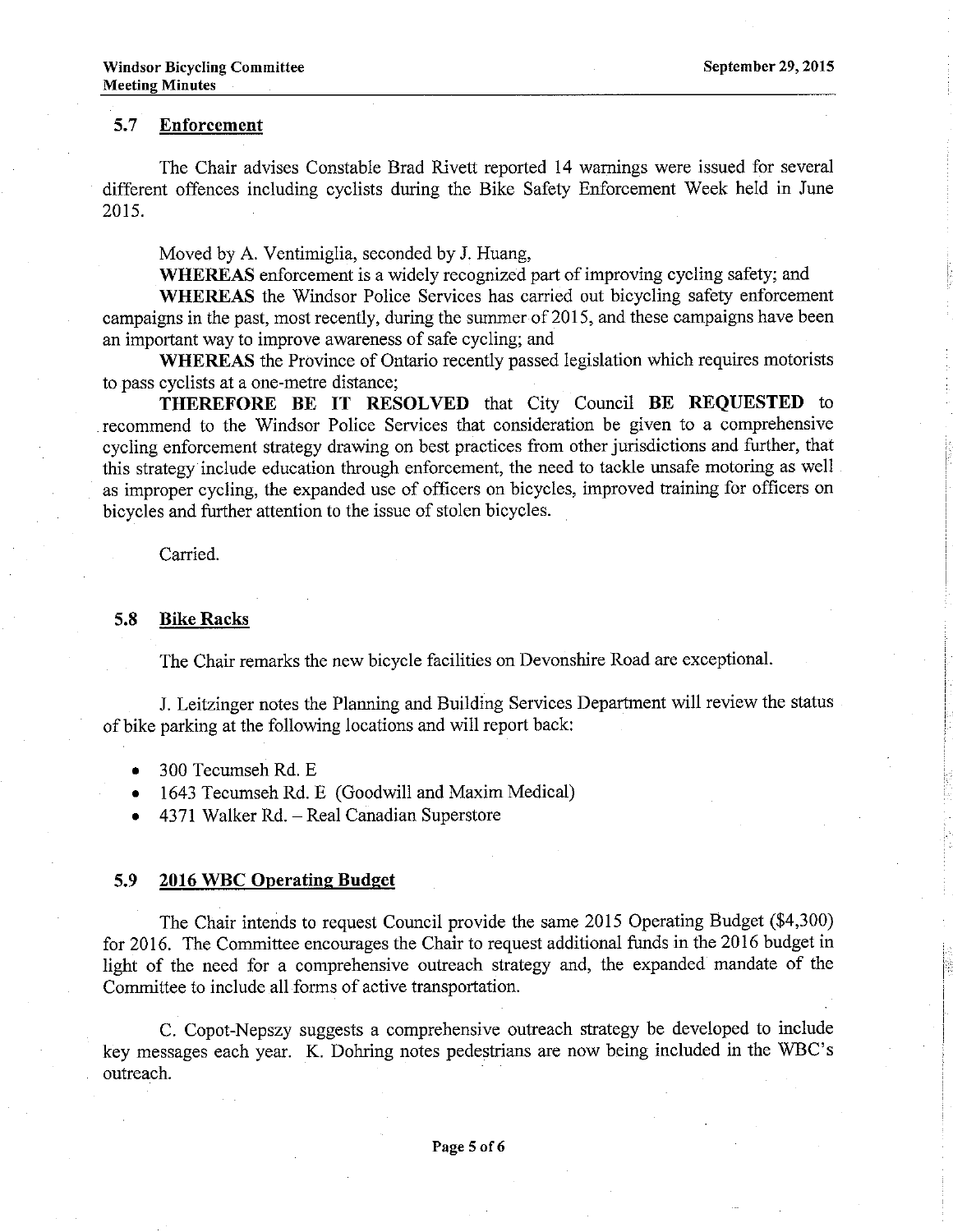# 5.10 Conärm & Ratifv E-Mail Poll

Moved by A. Ventimiglia, seconded by K. Dohring,

That the e-mail poll conducted to approve an expenditure in the upset amount of \$58.73 for the purchase of safety devices for the Windsor Tandem Club payable to Dr. Chris Waters, Chair of the Windsor Bicycling Committee BE CONFIRMED AND RATIFIED.

Carried.

#### 6. NEW BUSINESS

Discussion ensues regarding the creation of a new logo. K. Dohring suggests the phrase "Bike & Walk Windsor" as the public may be unaware of the term "active transportation".

The Chair announces he will step down as Chair at the end of the year.

The Chair states he received an e-mail from Monique Lessard, Public Health Nurse dated September 28, 2015 entitled "Safety concerns at Catholic Central", *attached* as Appendix "C". A request for signage, crosswalk paint or speed bumps to be installed on Tecumseh Road in front of the school is required as this area poses safety concems for the students. It is generally agreed this matter will be discussed at the January 2016 meeting.

# 7. ADJOURNMENT

There being no further business, the meeting is adjourned at  $6:30$  o'clock p.m.

CHAIR

### COMMITTEE COORDINATOR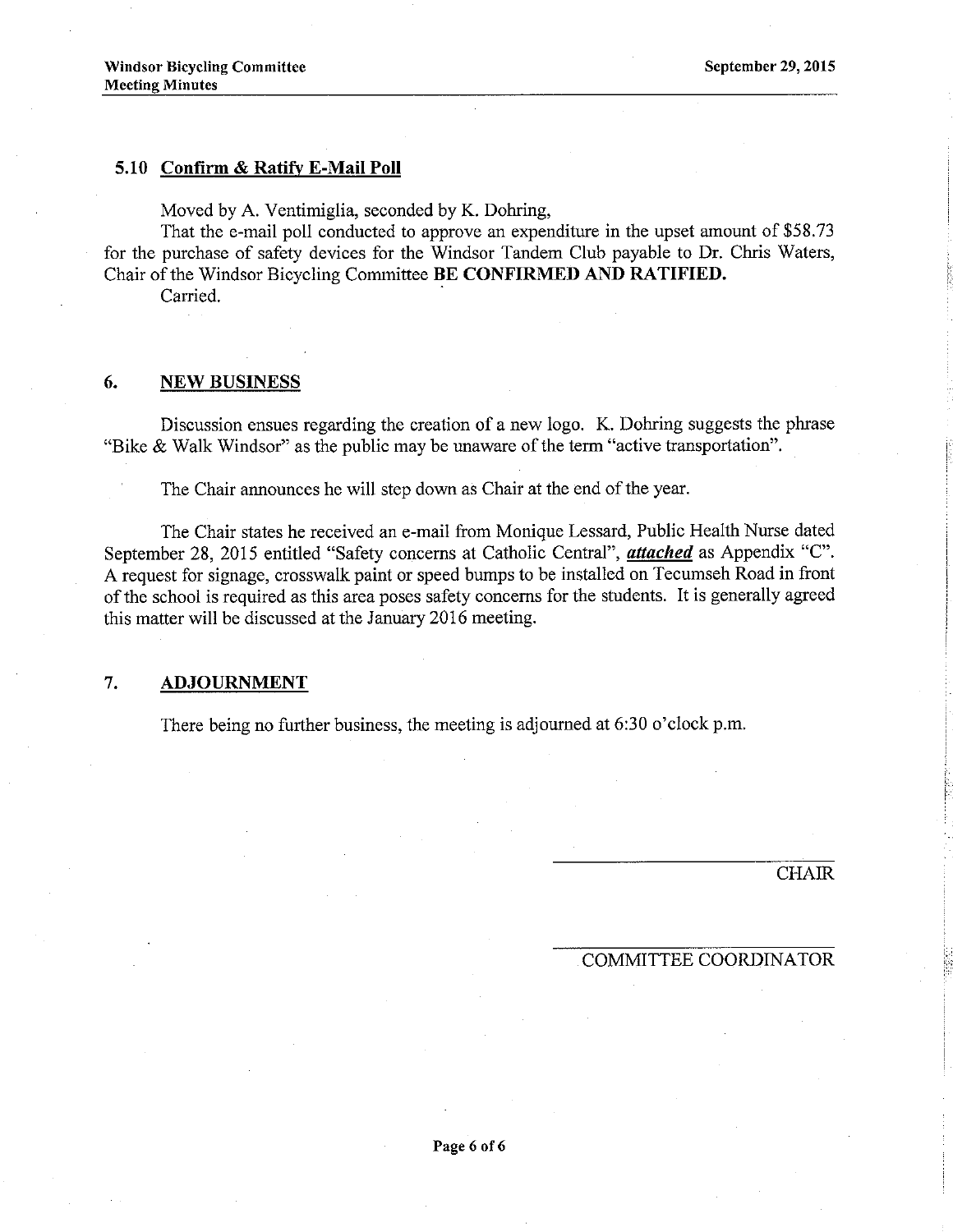#### AGENDA

and Schedule "4" to the minutes of the Windsor Bicycling Committee meeting held Tuesday, September 29, 2015 at 5:00 o'clock p.m. Room 4û7, 400 City Hall Square East



#### 1. CALL TO ORDER

#### 2. DECLARATIONS OF CONFLICT

#### 3. **MINUTES**

Adoption of the minutes of the meeting held August 12, 2015 – *(attached)* 

#### 4. BUSINESS ITEMS

- 4,1 Chair's Report
- 4.2 Safety Devices, Public Service Announcements
- 4,3 Cyclist/Pedestrian Collision Areas J. Leitzinger to provide the top 5 collision intersections.
- 4.4 Bike Infrastructure on the New Bridge
- 4.5 Cyclins Trainine Fund 2015 & 2016 Background information is *attached*.

#### **Cycling Street Markings** 4.6 Traverse City, Michigan Street Markings - August 23, 2015 - attached. Town of Essex's New Bike Lane Markings - *attached*.

Enforcement E-mil from the Chair dated September 4, 2015 regarding "Bike Safety Enforcement Week" - attached. 4.7

### 4.8 Bike Racks

J. Leitzinger to provide an update

4.9 2016 WBC Operatine Budqet Letter sent to the Chair from the CAO, City of Windsor dated July 29, 2015 regarding the 2016 WBC Budget Process - attached.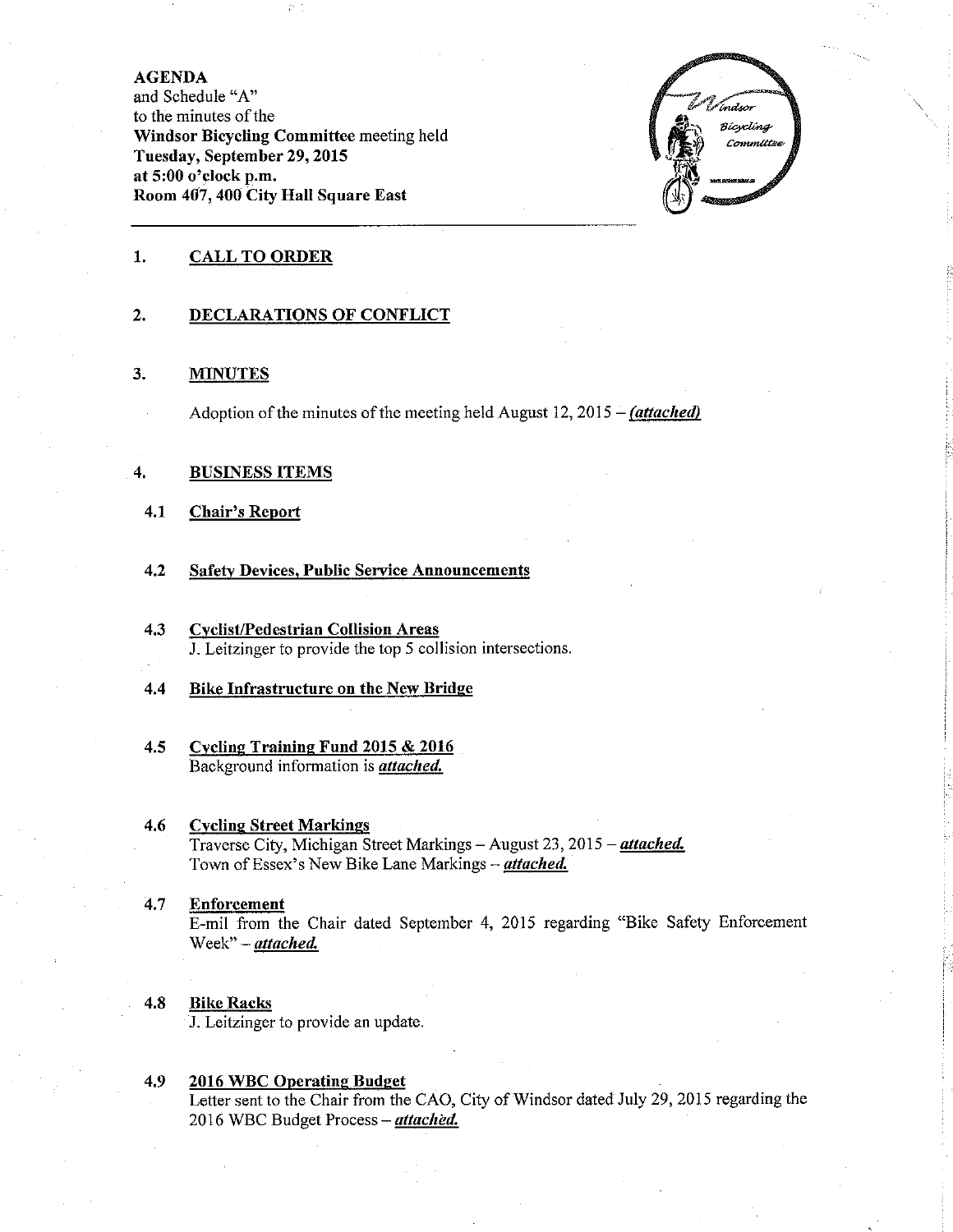# 4.10 Confirm & Ratify E-Mail Poll

Motion to approve an expenditure in the upset amount of \$100 for the purchase of safety devices to be donated to the Windsor Tandem Club.

#### $5.$ **NEW BUSINESS**

#### 6. **ADJOURNMENT**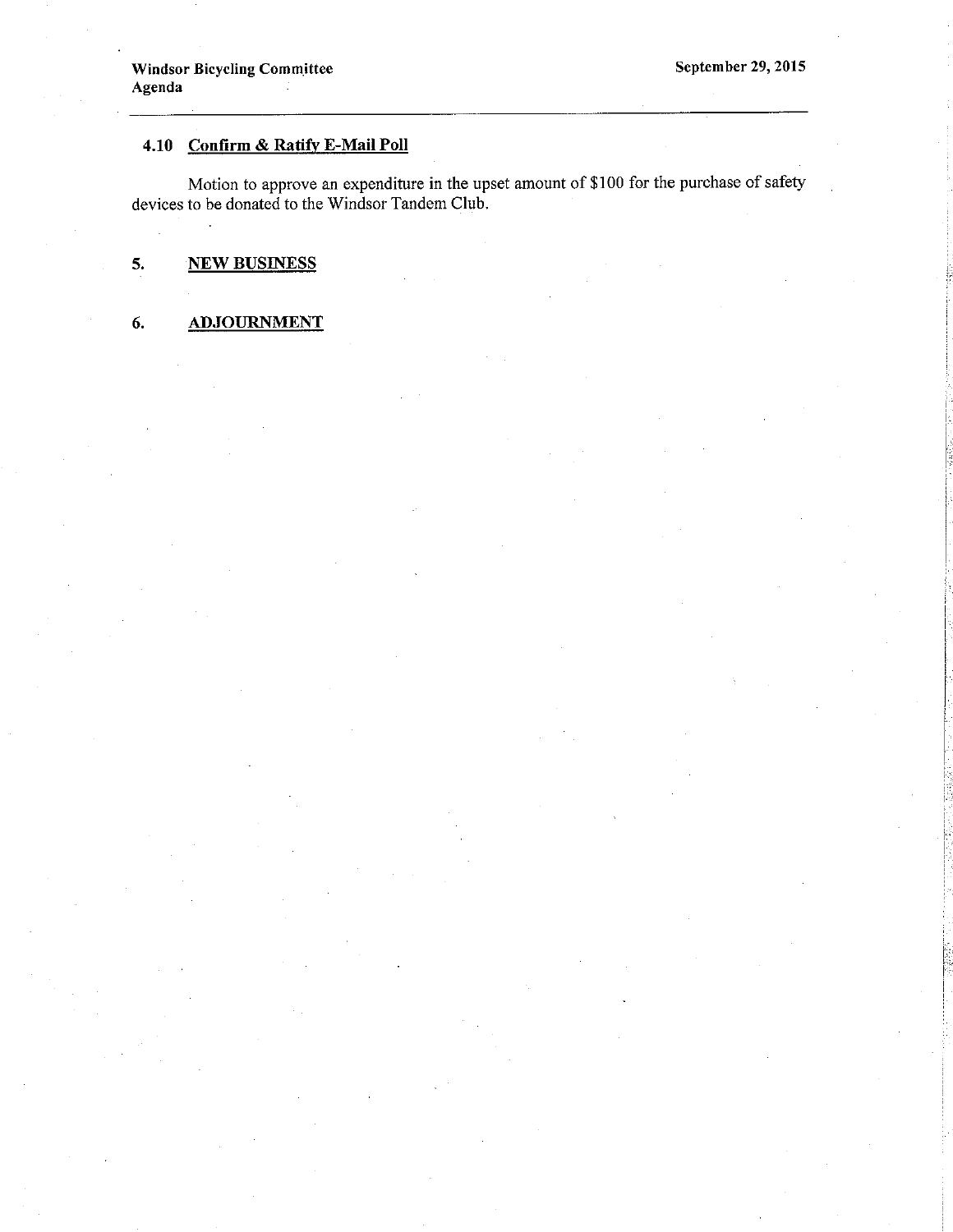# Kadour, Karen

From: Sent: To: Subject: Christopher Waters lcwaters@uwindsor.ca] Tuesday, September 29, 2015 10:09 AM Kadour, Karen FW: Cabana Bike Lanes

Morning Karen,

Thanks for the numbers yesterday. Could you kindly distribute to the email list and add to communications received? Regards,

Chris

Christopher Waters, DCL Acting Dean and Professor Faculty of Law University of Windsor Windsor, Ontario Canada NgB 3P4 + (1) 519-253-3000 ext.2930 www. uwindsor.callaw/cwaters

From: Bob Hodge Sent: September-29-15 9:21 AM To: ffrancis@citywindsor.ca Cc: Bike Friendly Windsor Essex; Chrìstopher Waters Subject: Cabana Bike Lanes

Mr. Francis

What a huge disappointment it is to read that city council has decided to shelve the redevelopment of Cabana Road, and to have done so in a seemingly secretive manner.

As a resident of South Windsor it was so exciting to see city council finally standing up and recognizing that key routes in Windsor, like Cabana and the Central Box corridor (Dougall) were in desperate need of upgrading to make them more bicycle friendly (and safe).

Now both projects have been seemingly shelved (the Central Box for 25.30 years and Cabana for potentially <sup>10</sup> years) city council has made it quite clear that while it trumpets projects like this as part of the re-birth on Windsor into a vibrant, healthy and open city it is, in reality, little more than lip service.

I would love to be able to ride downtown with my family on bikes or to do the "city loop" and ride 42km around Windsor on safe dedicated lanes but with council getting cold feet on both projects it doesn't look like either will happen any time soon.

Windsor is being eclipsed by surrounding towns and municipalities that have realized the value to communities of integrated cycling infiastruciure and who are already putting bike lanes and mult-use trails in place. Until Windsor wakes up and invests in one of it's best assets (being as flat as Holland) time and money will continue to be spent outside Windsor by cycling residents and visitors.

**Sincerely** 

Bob Hodge

**APPENDIX "A"**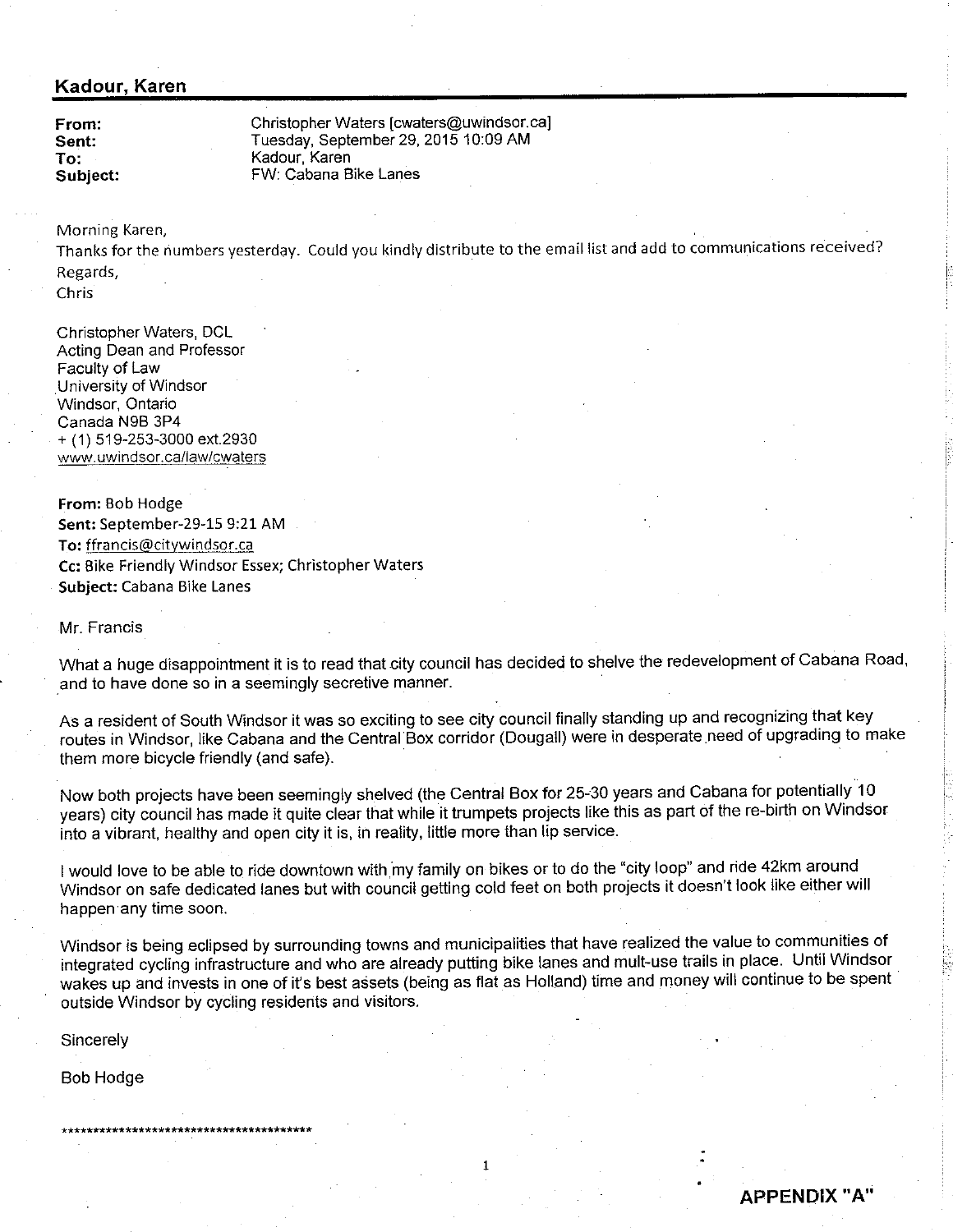Bob Hodge<br>Core Facilities Technician **Biological Sciences** University of Windsor x2706

"Life should not be a journey to the grave with the intention of arriving safely in a pretty and well preserved body, but rather to skid in<br>broadside in a cloud of smoke, thoroughly used up, totally worn out, and loudly pr

 $\overline{2}$ 

- Hunter S. Thompson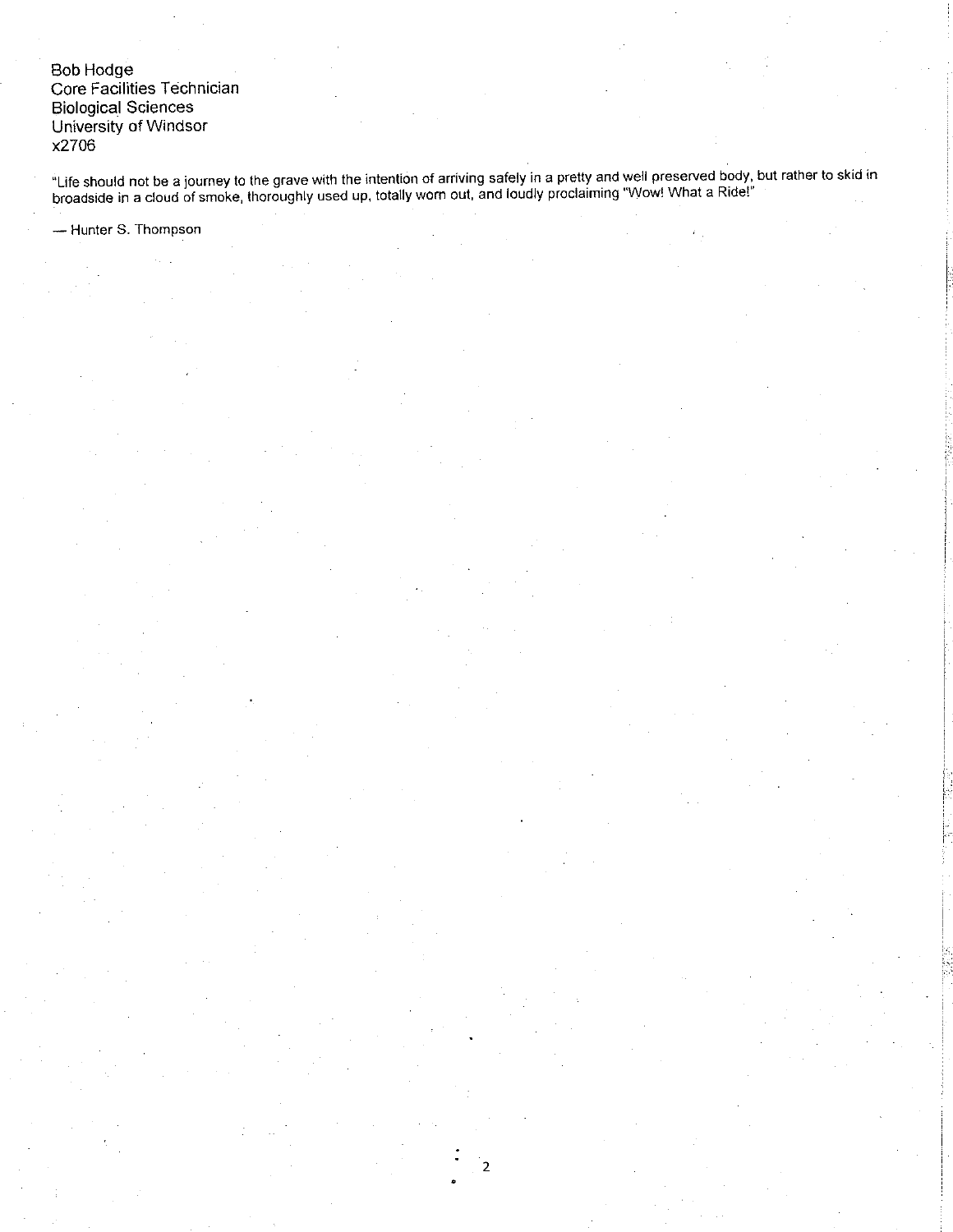Please also note that all pricing at M  $\&$  M Designs is INCLUSIVE. This means that only taxes are extra. There is no set-up, shipping or other hidden fees. Price includes FREE virtual proof before production.

# min qty  $50 = $8.69$ **HIT#7720 Reflective Vest**  $qty 100 = $6.59$  $q$ ty 200 = \$6.19 Price is for one colour imprint in ONE location ie. either front or back Add \$0.50 per vest plus \$50 set-up to do both locations on vest ranging<br>Strallen Imprint on pouch is optional **Highlights** One Size Fits Most Zippered Pouch **Description COLORS AVAILABLE** Neon Yellow.

The Benicia Bike Light and Mounting Bracket HighCal #L710



 $qty 100 = $5.45$  $qty 250 = $4.95$ 



519-982-5252 519-995-1577 mmdesigns@outlook.com

**APPENDIX "B"**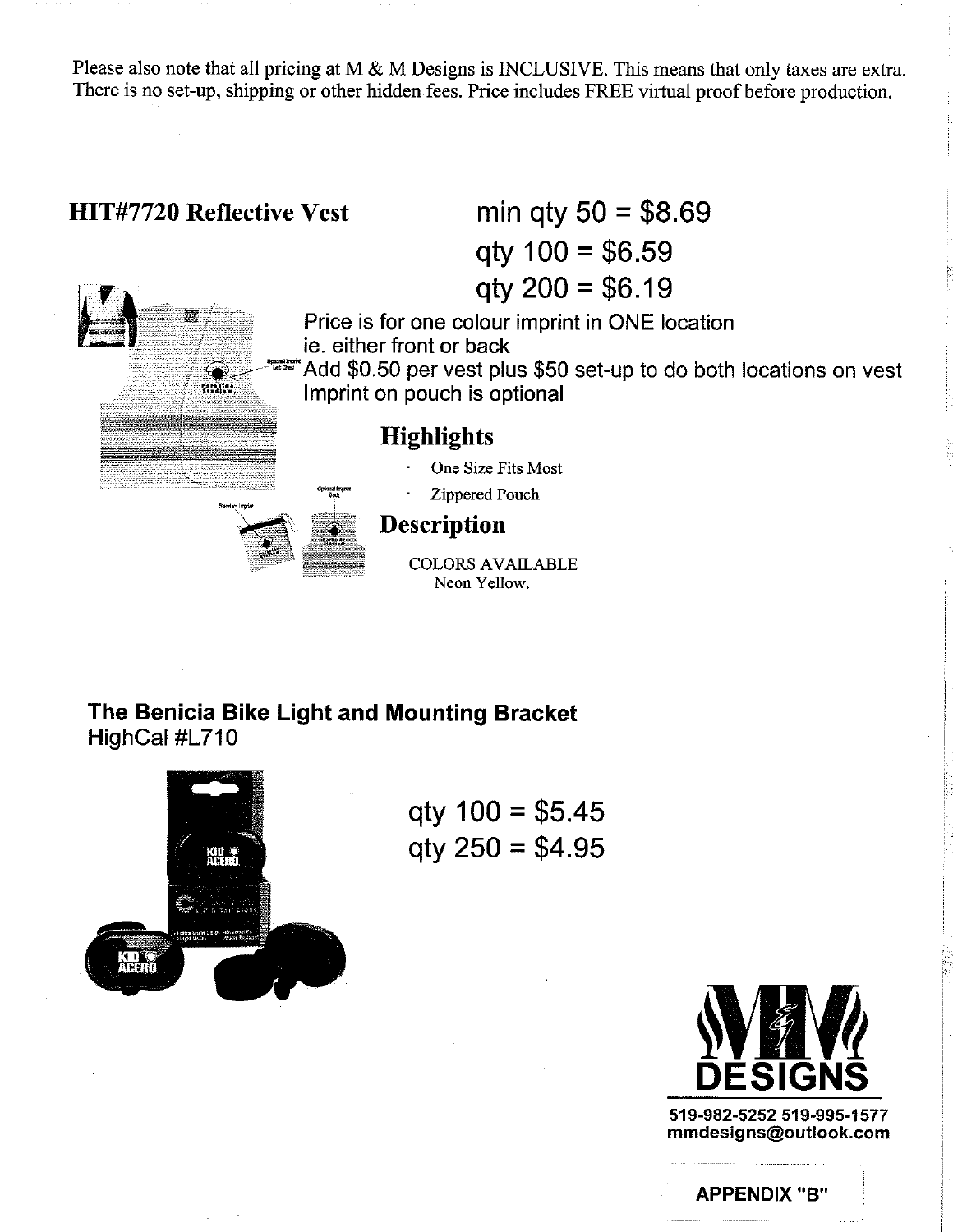Please also note that all pricing at M & M Designs is INCLUSIVE. This means that only taxes are extra. There is no set-up, shipping or other hidden fees. Price includes FREE virtual proof before production.

Name: RPVM-o132: Size: about 8.5\*3.2cm Material: Silicon



qty 100 = \$2.59 qty 250 = \$1.99 qty 500 = \$1.49

Name: RPVM-o131 Size: about4\*3cm Material: silicon



| $qty 100 = $2.15$   |  |  |
|---------------------|--|--|
| $q$ ty 250 = \$1.79 |  |  |
| $qty 500 = $1.39$   |  |  |

# Rivers Bike Bells



They now only do a min qty of 1000

qty  $1000 = $1.99$ 



519-982-5252 519-995-1577 mmdesigns@outlook.com